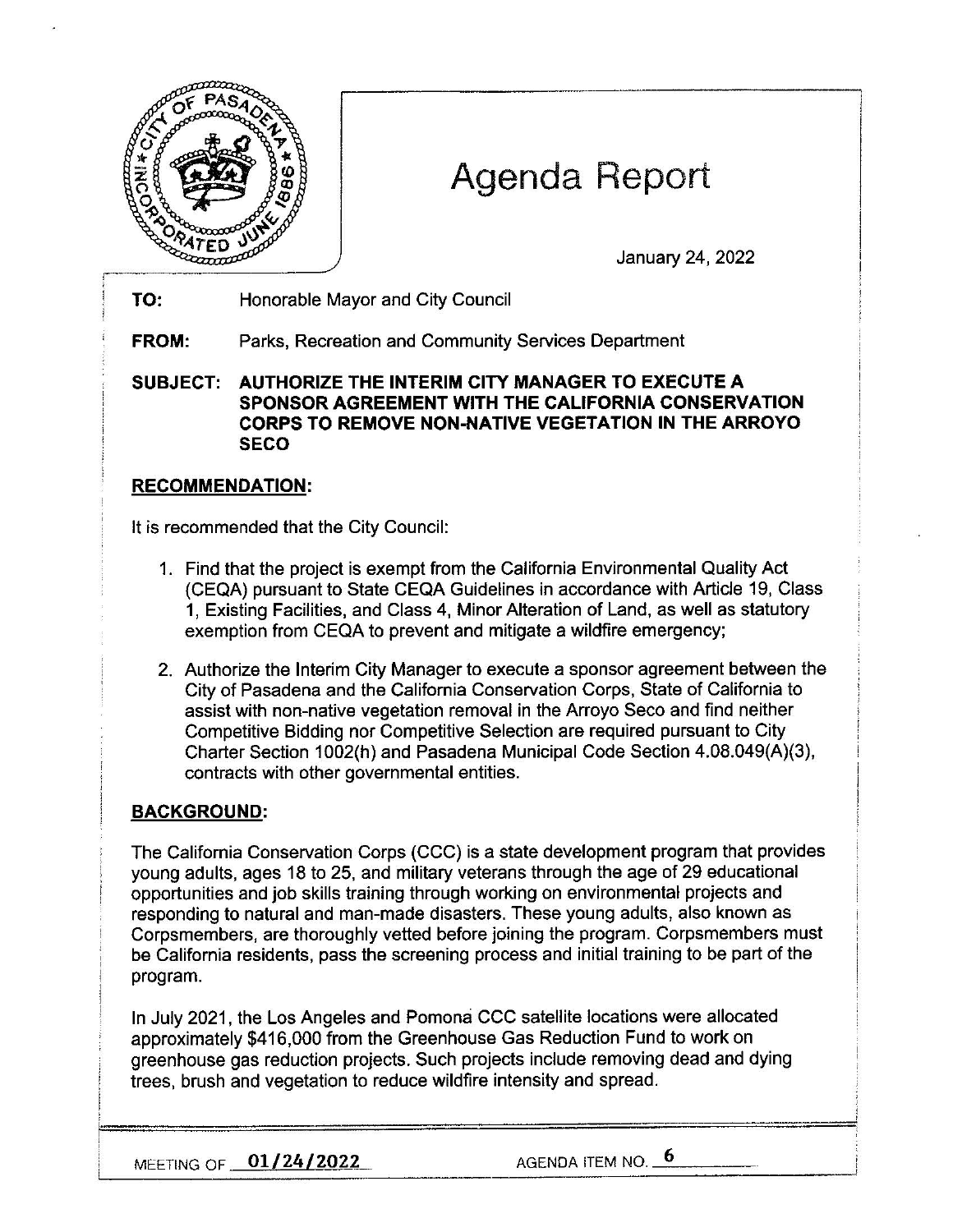Execute A Sponsor Agreement with the California Conservation Corps January 24, 2022 Page 2 of 3

The CCC contacted the City of Pasadena Parks, Recreation and Community Services Department (PRCS) seeking the City's sponsorship and participation. As a sponsoring agency, the City will not be financially responsible for any labor costs associated with the project as Corpsmembers, will be compensated directly by CCC. The City's role will be to provide orientation and hands-on training with operating different pieces of equipment and power tools that are typically used in the Parks Division.

For the purpose of this agreement, Corpsmembers will work on fire hazard mitigation maintenance projects in the Lower and Central Arroyo Seco and the Hahamongna Watershed Park from February 2022 to June 2022. The proposed scope of work will include:

- General roadside clearing to reduce fire intensity and firebrand impact to the Arroyo Seco
- Removal of annual grasses and undesirable non-native plants
- Trim non-native grasses to three inches in length or less and leave in place
- Disperse large branches in place when chipping is not possible

When work cannot be completed due to inclement weather or excessive heat, PRCS staff will provide in-classroom training that will include, but will not be limited to, safety training, turf management, irrigation repair and installation, fertilization, plant and tree identification, and sports field maintenance.

The City has previously partnered with CCC to provide training and environmental education to young adults while performing conservation work. Prior work in 2014 included trail restoration, brush and trail clearance and, the enhancement, restoration, and conservation of native plants in the Lower Arroyo Seco.

### **COUNCIL POLICY CONSIDERATION:**

This project is consistent with the Arroyo Seco Master Plan to reduce fire hazards in critical areas, and is compatible with the City's Climate Action Plan to protect essential habitat corridors and key habitat characteristics. In addition, the project is consistent with the City Council's goals to improve, maintain, and enhance public facilities and infrastructure and support and promote the quality of life and local economy.

### **ENVIRONMENTAL ANALYSIS:**

This project is exempt from the California Environmental Quality Act (CEQA) pursuant to State CEQA Guidelines in accordance with Article 19, Class 1, Existing Facilities, and Class 4, Minor Alteration of Land, as well as statutory exemption from CEQA to prevent and mitigate a wildfire emergency.